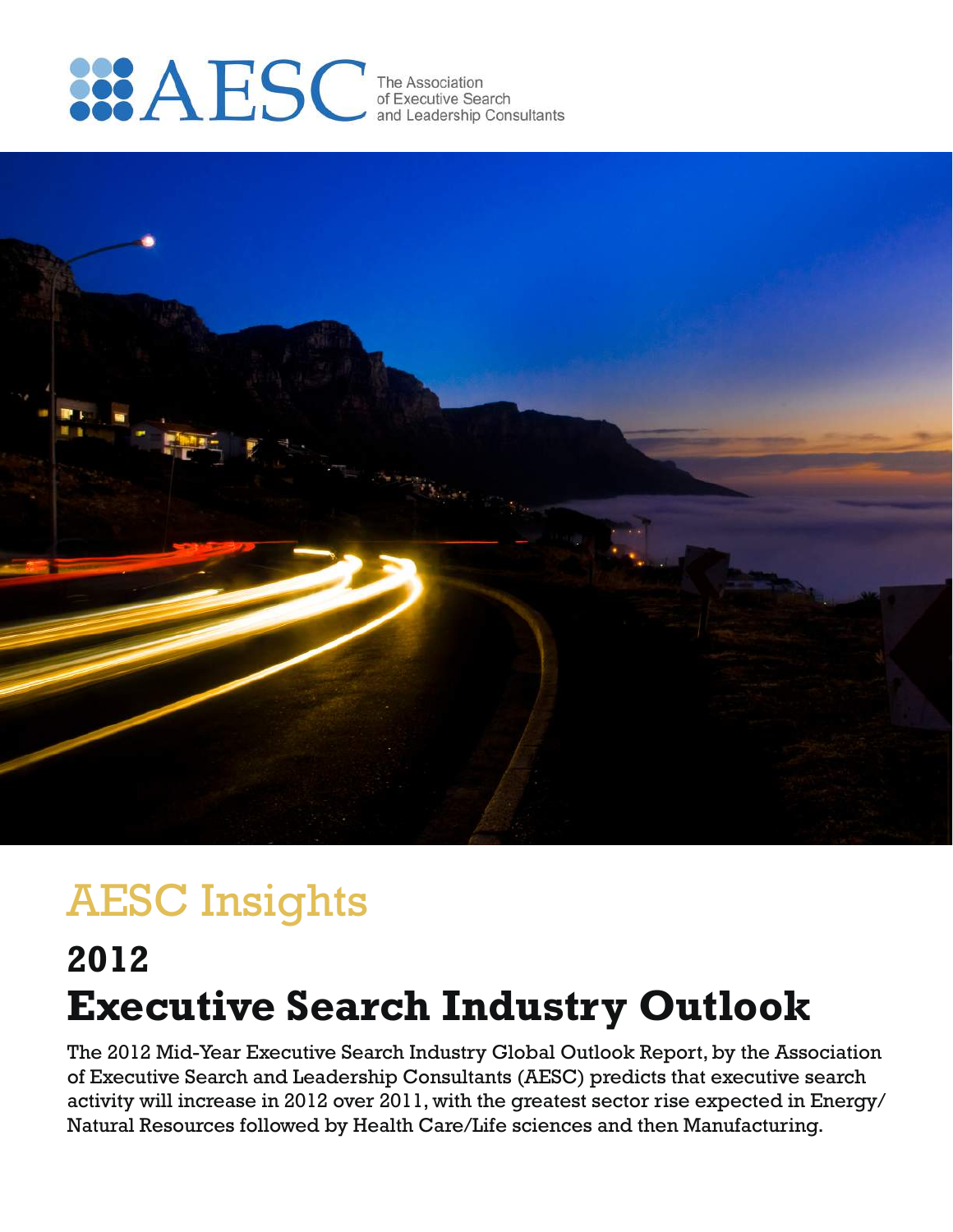

# 2012 AESC Member Outlook Report

The 2012 Association of Executive Search Consultants (AESC) Member Outlook Survey of December 2011 totaled 217 responses from AESC executive search consultants worldwide, including 49% from EMEA, 38% from the Americas and 13% from Asia Pacific. The report revealed that demand for senior executives is still expected in the major markets of the world, but with less optimism than at the beginning of 2011.

## **Worldwide Demand for Senior Executives Still Expected in 2012**

*Strong in the US but weaker in Europe and Asia*

Forty-three percent of industry professionals surveyed predict that executive search activity will increase in 2012 over 2011, with the greatest sector rise expected in Energy/Natural Resources followed by Health Care/Life sciences and then Manufacturing.

When asked about their general outlook for 2012, global results showed that 37% held a positive view while 49% were neutral – though with more optimism in the US when singling out regional data.

Peter Felix, AESC President, commented: "It is no surprise that the outlook for this year in terms of demand for senior executives should be less optimistic than at the same time last year, given the economic turbulence of the past six months and the continued pessimism surrounding growth rates in China and the EU. Nevertheless it is most encouraging to see strong demand expected in the United States and in sectors such as Energy, Health Care and Manufacturing, which have remained positive throughout the past several years."

The emerging markets continue to show the strongest need for executive talent with China set to witness the greatest shortage in 2012, followed by Brazil and then India.

Felix continued: "At any given point in the coming years we can expect to see a serious gap between the demand for executives in emerging markets and their supply, based upon any sensible evaluation of the practical issues involved. Any one of the major emerging markets could consume available surpluses of interested executives from the developed countries if they were ready to both motivate their interest and organize themselves so as to exploit the potential of these executives and be able to integrate them into their own cultures and organizations. However, this is not going to take place overnight and considerable skill and foresight will be needed to help bridge the talent gap. We continue to be optimistic that our profession will be called upon to help find solutions to these very demanding recruitment and leadership development challenges."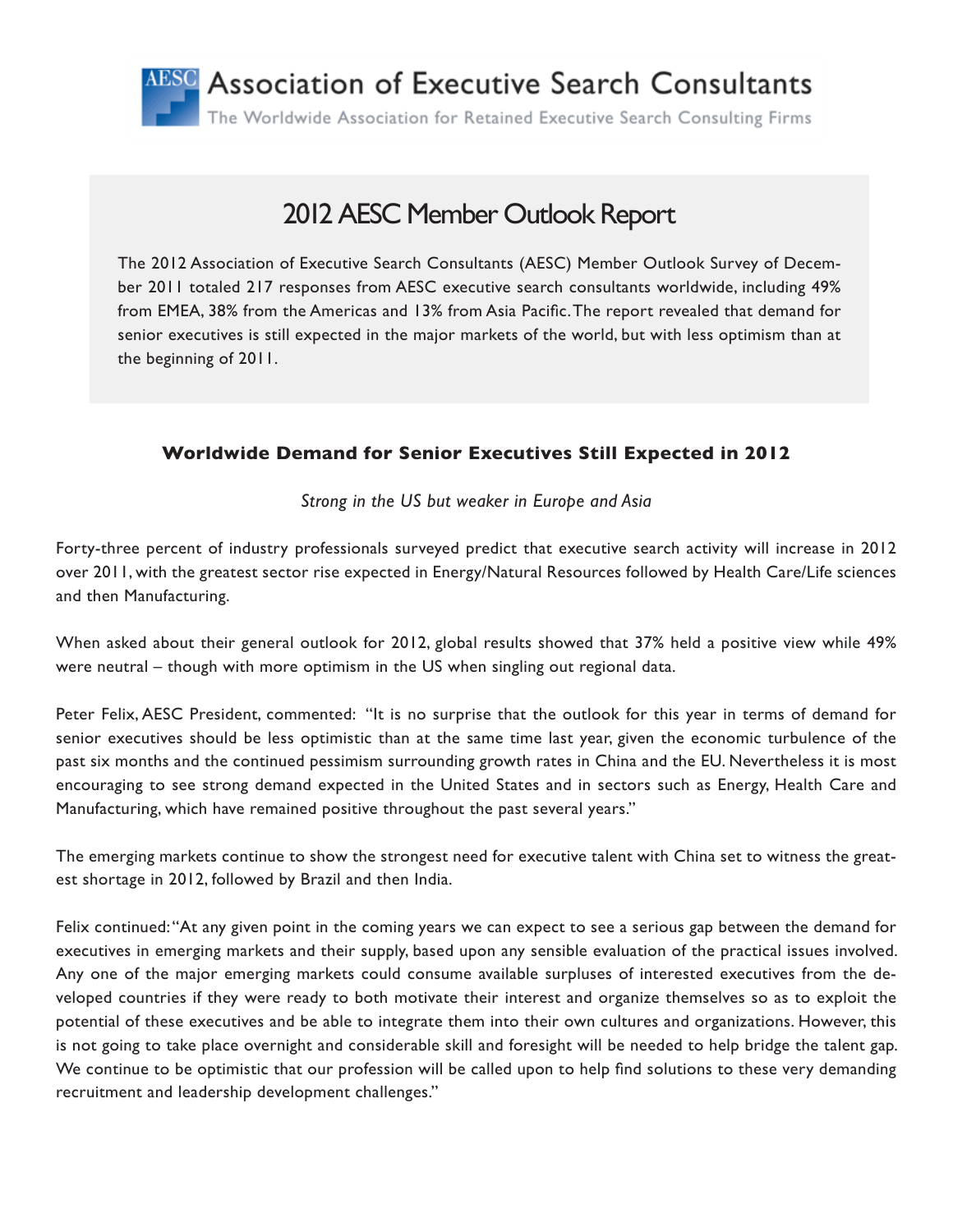# **Executive Search Industry Outlook** 2

*Global average* - Executive search consultants held a more cautious industry outlook for 2012 than they did for 2011 with 37% positive, **49% neutral** and 14% negative. ~ *Pictured below ~*

R*egional variance* - Americas: **Positive 55%**, neutral 45%, zero negative.

EMEA: Positive 24%, **neutral 52%**, negative 24%.

Asia Pacific: Positive 32%, **neutral 48%**, negative 20%.



*Executive search industry outlook for year ahead (or 6 months ahead at mid-year point)*

End 2008 Mid 2009 End 2009 Mid 2010 End 2010 Mid 2011 End 2011

## **Predicted Sector Growth, January - December 2012**

*Global average* - The **Energy/Natural Resources**, Healthcare/Life Sciences and Manufacturing industries are expected to see the most growth in 2012. *~ Pictured below ~*

*Regional variance* - Americas: In third place came Technology/Telecoms (31%), instead of Manufacturing. EMEA: In line with global average results.

Asia Pacific: First came Energy/Natural Resources and Manufacturing, equally (46%). Healthcare/Life Sciences was voted third (41%).

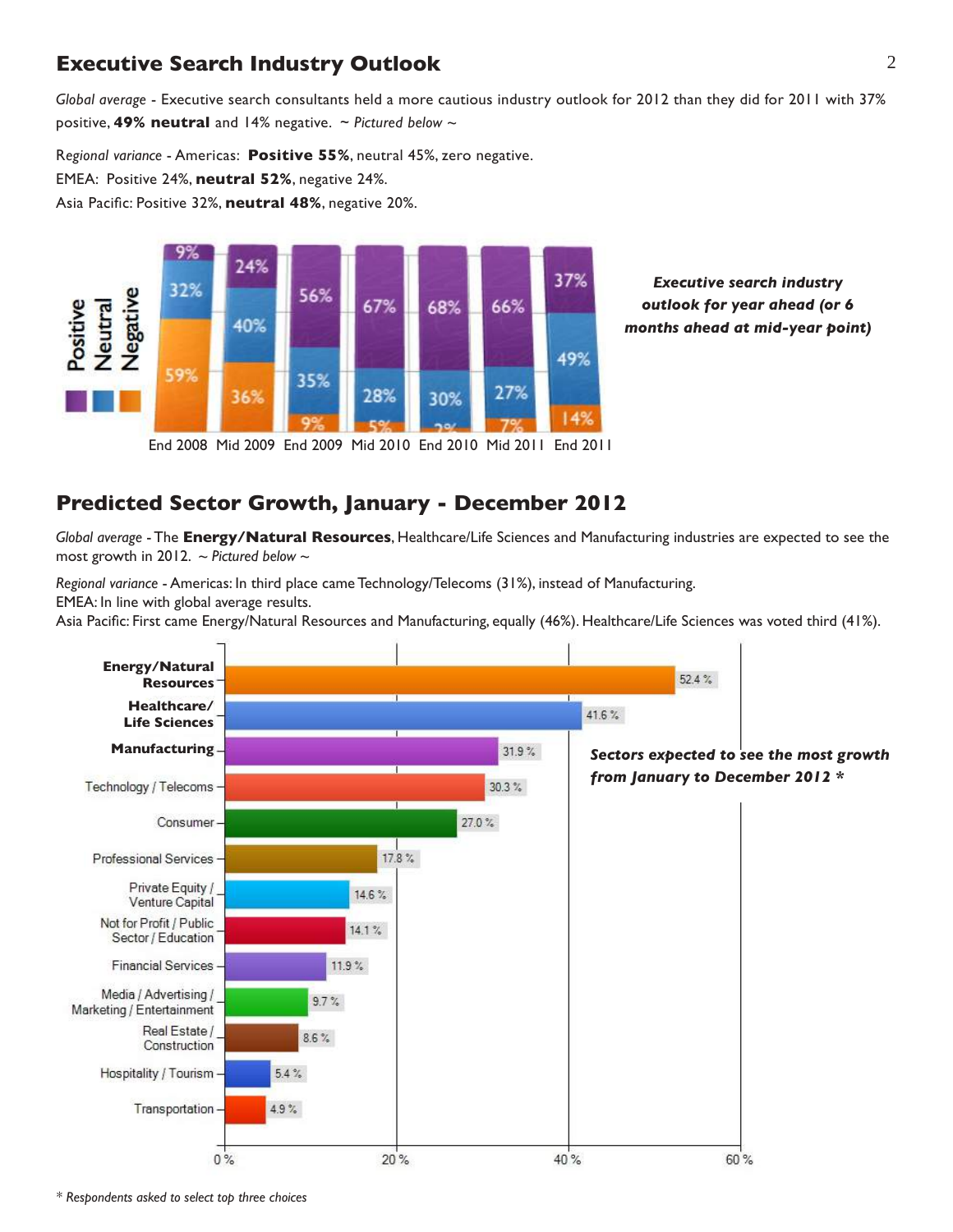# **Current Sector Strength**

*Global average -* **Energy/Natural Resources** (48%), Healthcare/Life Sciences (39%), Manufacturing (34%) and then Technology / Telecoms (33%) held the greatest worldwide sector strength in December 2011, with the highest **"Strong / Very strong"** ratings. *~ Pictured below ~*

*Regional variance* - With the highest "Strong/Very strong" ratings, were:

Americas: Energy/Natural Resources (64%), Healthcare/Life Sciences (50%), Technology / Telecoms (40%), Private Equity / Venture Capital (39%).

EMEA: Energy/Natural Resources (45%), Manufacturing (35%), Healthcare/Life Sciences (32%), Technology / Telecoms (28%). Asia Pacific: **Not for Profit / Public Sector / Education (41%)**, Healthcare/Life Sciences (33%), Manufacturing (30%), Energy/ Natural Resources (29%).



#### *Sector strength at December 2011*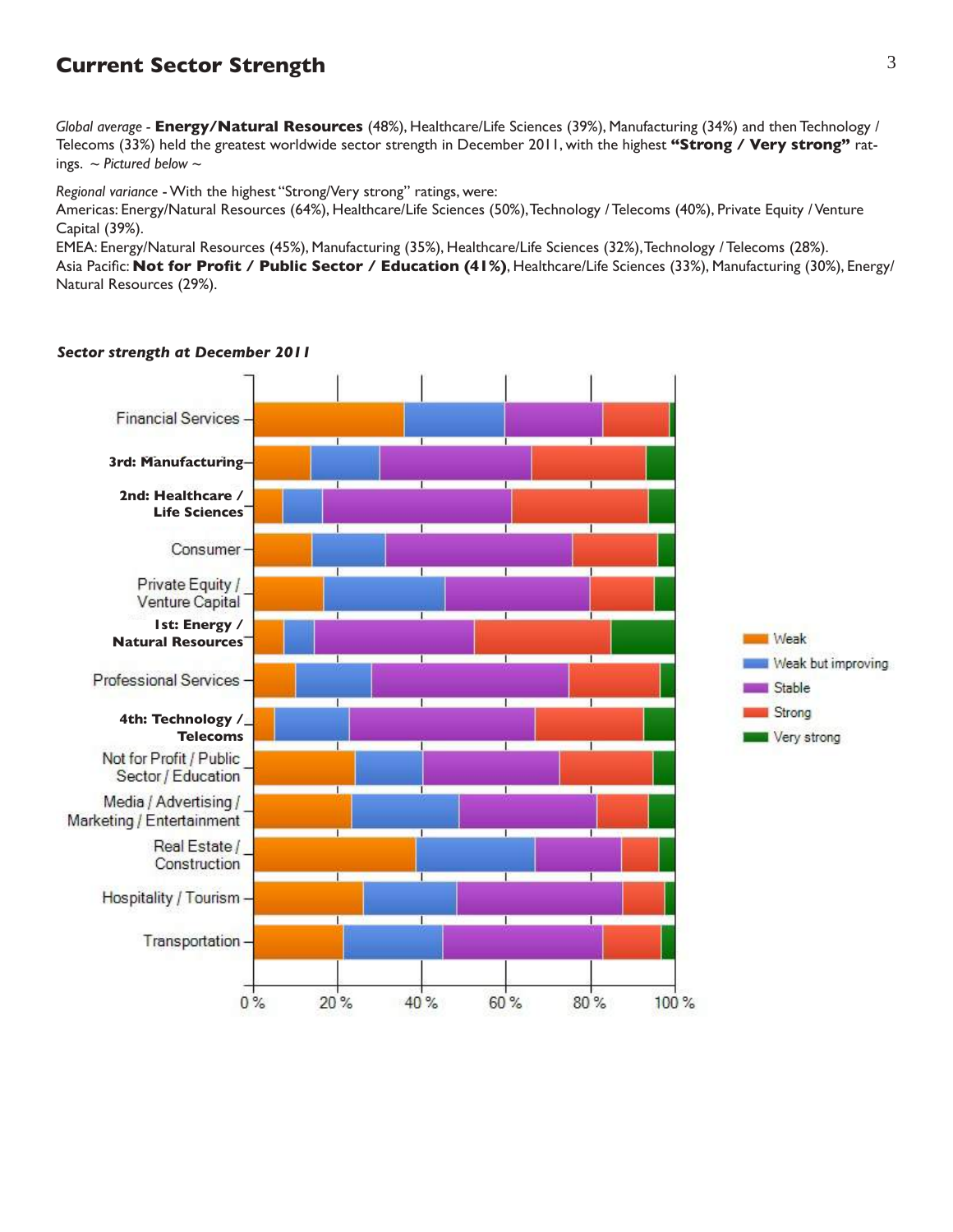# **Search Industry Revenue Projections** 4

*Global average* - **Forty-three percent** of executive search consultants surveyed worldwide expect to see an **increase in their annual revenues in 2012** as compared to 2011, 42% predict their revenues will stay the same and 15% expect revenues to decrease in 2012. *~ Pictured below ~*

*Regional variance* - Americas: **Increase 58%**, stay the same 34%, decrease 8%. EMEA: Increase 27%, **stay the same 54%**, decrease 19%. Asia Pacific: Increase 35%, **stay the same 48%**, decrease 17%.



*Predicted change to annual revenues for year ahead (or 6 months ahead at mid-year point)*

#### **Anticipated Increase in Search Industry Revenues**

*Global average* - Of the 43% predicting an increase in their 2012 revenues (above), the majority (46%) expect to see a rise of +10-19%, followed by a +1-9% rise (predicted by 30%). *~ Pictured below ~*

*Regional variance* - Americas and EMEA: No significant regional variance.

Asia Pacific: Of the 35% predicting an increase in their 2012 revenues, the majority (50%) expect to see a rise of +20-29%, followed by a +10-19% rise. *(Asia Pacific data for this question represents a smaller survey sample.)*

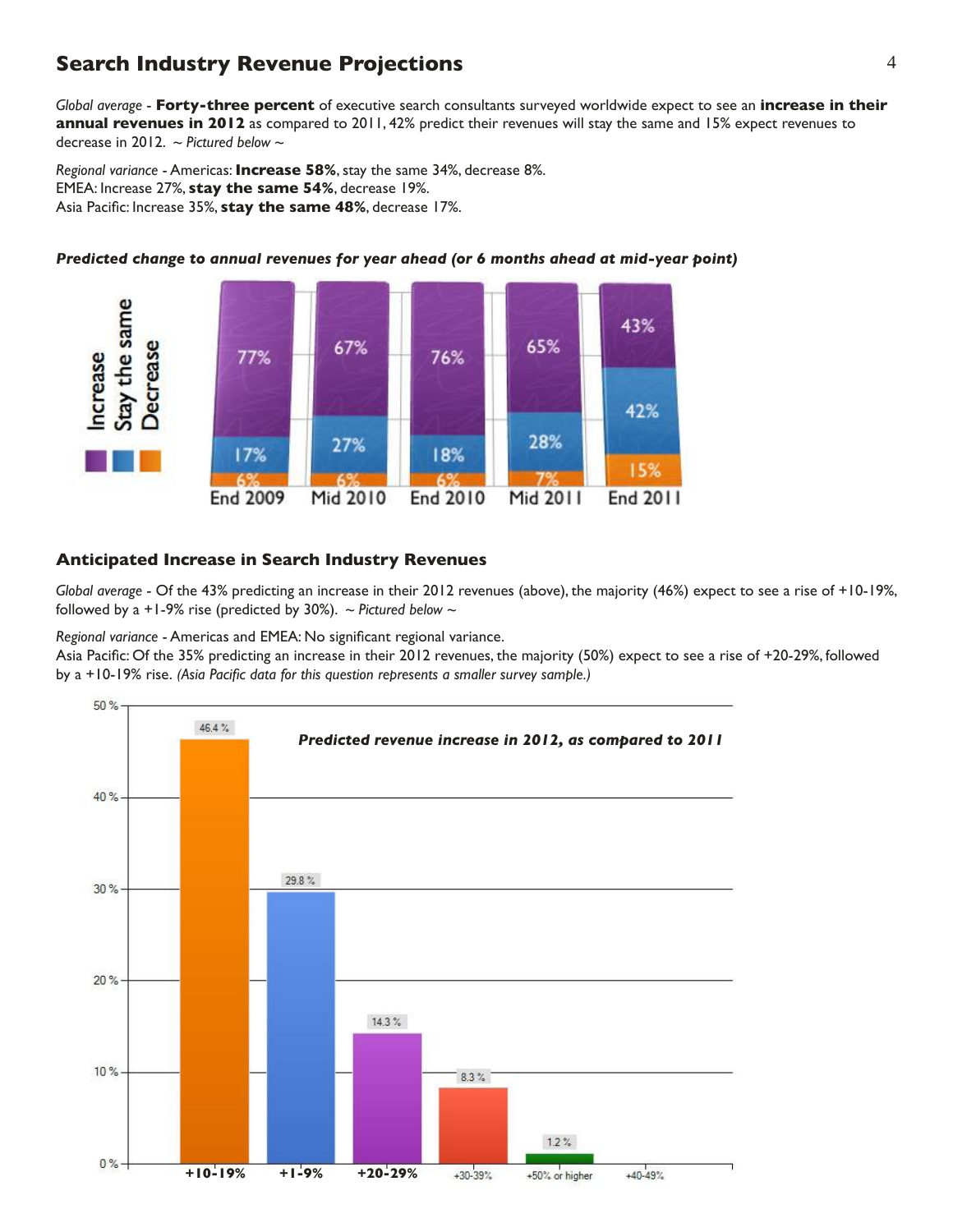## **Search Industry Fee Projections, 2012** 5

*Global average* - **62%** of executive search consultants surveyed expect their **fee per assignment to stay the same in 2012** as compared to 2011, 23% expect it to increase and 15% expect it to decline. *~ Pictured below ~*

*Regional variance* - Americas: Stay the same 62%, **increase 32%**, decrease 6%. EMEA: Stay the same 65%, increase 15%, **decrease 20%**. Asia Pacific: Stay the same 61%, increase 13%, **decrease 26%**.



*Predicted change to fee per assignment in 2012, as compared to 2011*

## **Search Industry Hiring Plans, 2012**

*Global average* - **52%** of executive search firms surveyed **plan to hire more consultants in 2012** as compared to 2011 and 37% plan to hire more researchers.

*Regional variance* - Americas: No significant variance. EMEA: Hire more consultants 47%, hire more researchers 28%, **keep the same number of consultants 42%**, keep the same number of researchers 27%.

Asia Pacific: Hire more consultants 44%, **hire more researchers 52%**, keep the same number of consultants 35%, keep the same number of researchers 17%.

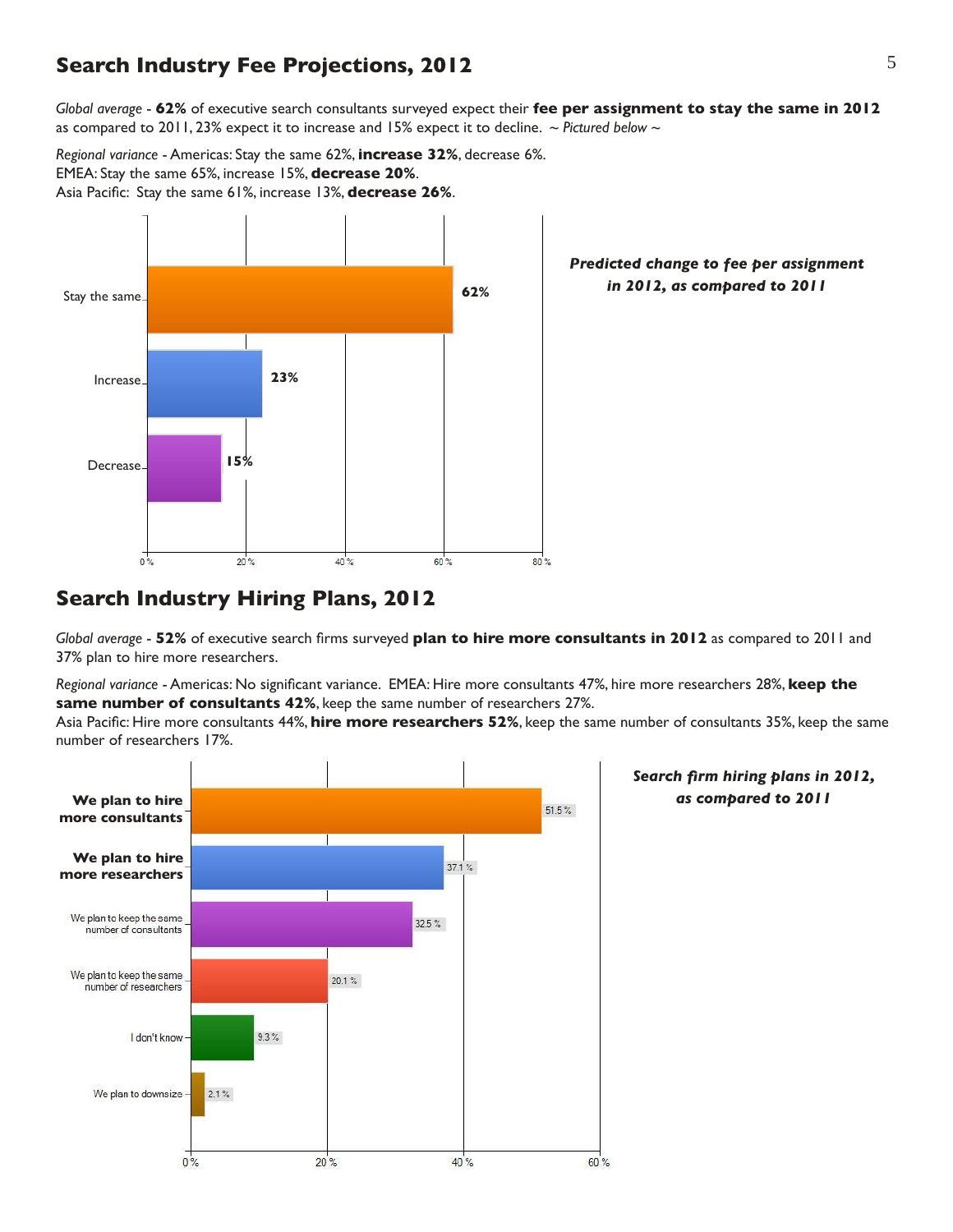# <sup>6</sup> **Executive Talent Shortage, 2012**

#### **Markets**

*Global average* - Executive search consultants predict that **China, Brazil and India** will see the greatest shortage of executive talent in 2012. *~ Pictured below ~*

*Regional variance* - Americas: China 44%, Brazil 40%, **USA 28%**. EMEA: China 49%, Brazil 33%, **Africa 31%**. Asia Pacific: China 83%, **India 52%, Southeast Asia 26%**.



#### **Functions**

*Global average* - The **General Management/CEO/COO** function is expected to see the greatest shortage of talent worldwide in 2012, followed by Business Development and then Engineering. *~ Pictured below ~*

*Regional variance* - Americas: General Management/CEO/COO and Engineering in joint first place (34% each), followed by **Information Technology/CIO/CTO** (26%).

EMEA: **Board of Directors** in third place (32%).

Asia Pacific: **Business Development and Research and Development** in joint second place (39% each).



#### *Functions expected to see the greatest shortage of talent in 2012 \**

*\* Respondents asked to select top three choices*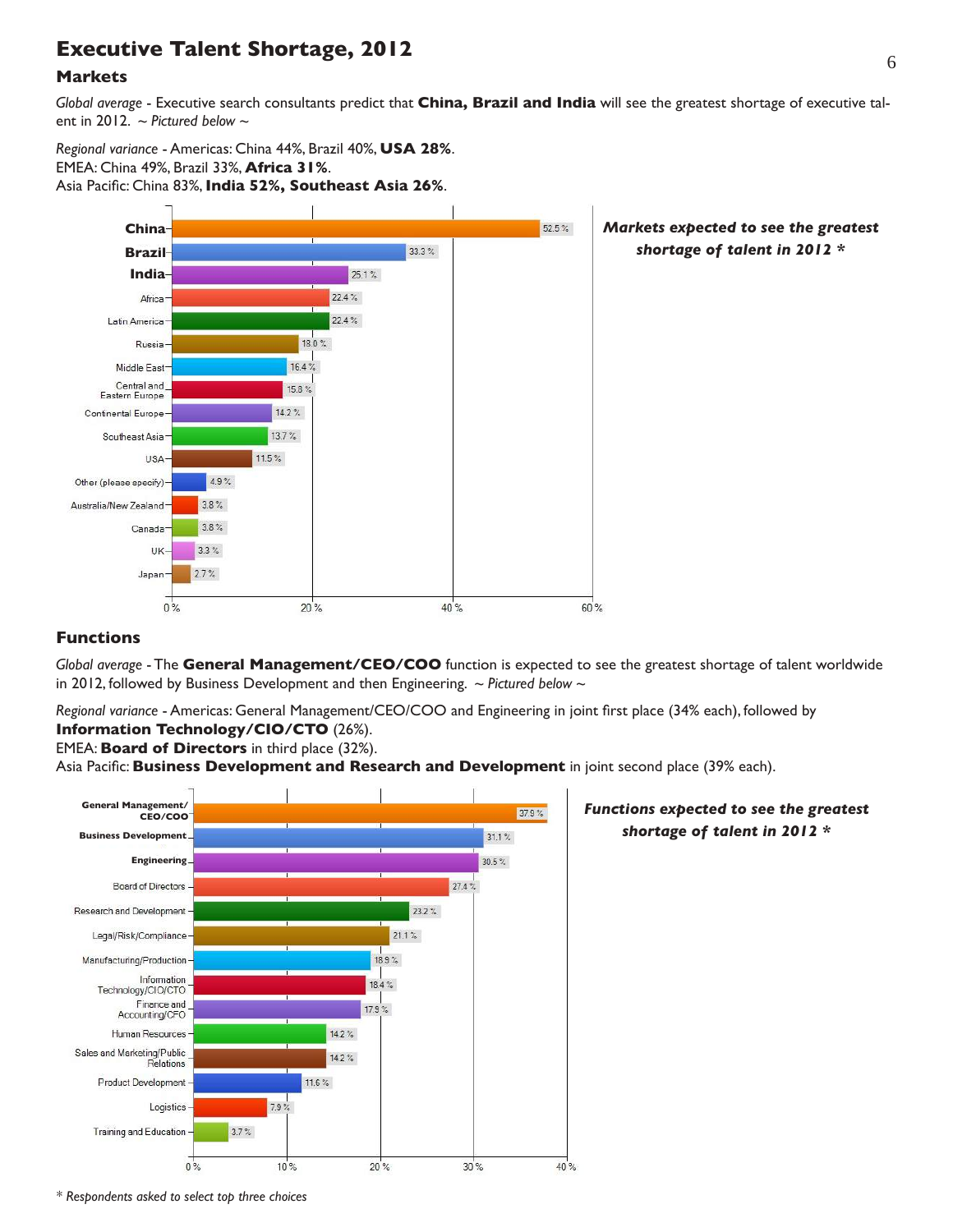# **Senior Executive Mobility**

#### **Willingness to Make Career Change**

*Global average* - Looking ahead to 2012, 44% of executive search consultants surveyed believe that candidates will only consider a career move if there is exceptional financial and employment security offered at the new position, while 22% predict that candidates will be less willing to make career moves in 2012 than they were in 2011. *~ Pictured below ~*

Consultants in the Americas showed more optimism: 35% predicted that candidates would be more wiling to make a career move.

#### *Predicted willingness of candidates to make career moves in year ahead (or 6 months ahead at mid-year point)*



#### **Motivation for Career Change, 2012**

*Global average* - **74%** of respondents believe that a **better role and increased responsibility** will most encourage senior executive career change in 2012.  $\sim$  Pictured below  $\sim$ 

*Regional variance* - Americas: A **better work environment** was rated as the third most important benefit (50%). EMEA: A change to a more stable industry was rated as second priority (54%), followed by increased total compensation (51%). Asia Pacific: In joint third (52% each) with equal importance were a better work environment and a change to a more stable industry.





*\* Respondents asked to select top three choices*